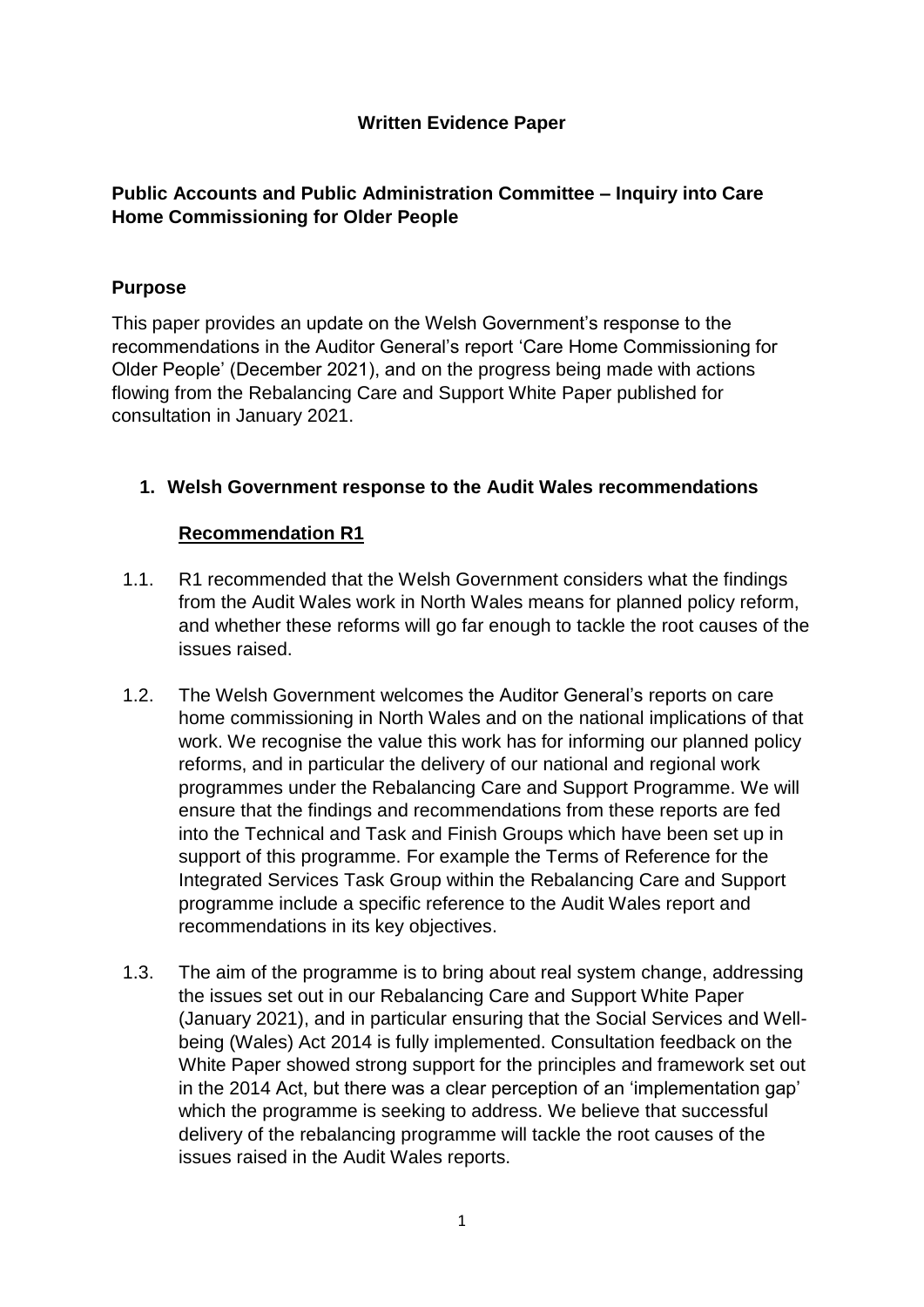# **Recommendation R2**

1.4. R2 listed particular areas that our programme of policy reform should address.

#### **Reducing complexity of funding responsibilities across partners**

- 1.5. The Welsh Government recognises that the long standing arrangements for funding health and social care can be complex.
- 1.6. We have recently reviewed the national Framework for Continuing NHS Healthcare (CHC), which went live on 1 April 2022. It includes a focus on partnership working to provide a seamless, person centred health and social care service for individuals, their families and carers. It also stresses the importance of joint commissioning and pooled budgets to support an integrated approach. In terms of Funded Nursing Care (FNC), we are developing an interim policy statement. This will provide an update on legislative changes and court judgements subsequent to the 2004 FNC Guidance, in advance of a longer-term review of FNC policy. This also sets out the importance of partnership working, joint commissioning and pooled budgets. Furthermore, we are intending to include commissioning of care services under CHC and FNC under the national commissioning framework as part of the Rebalancing Care and Support agenda.
- 1.7. Under the Rebalancing Care and Support Programme, the Welsh Government is committed to bringing together both parts of the health and social care system to try and reduce complexity and make better use of key joint commissioning tools such as joint commissioning strategies, standard fee methodologies and pooled budgets.
- 1.8. It is clear that a defined, shared fund agreed at a local level, based on regionally agreed standards and principles could negate the need to debate and obtain budgetary agreement for individual cases. This would in turn streamline the process for both organisations and the people they provide care and support for.
- 1.9. Ministers will shortly be asked to agree whether additional specialist capacity should be appointed in 2022/23 to work with officials and key stakeholders to review and reduce the current complexity of funding for older peoples care homes. The conclusions of this work will inform the Codes of Practice in relation to the National Framework being established under the Rebalancing Care and Support programme and amendments to the Part 9 statutory guidance.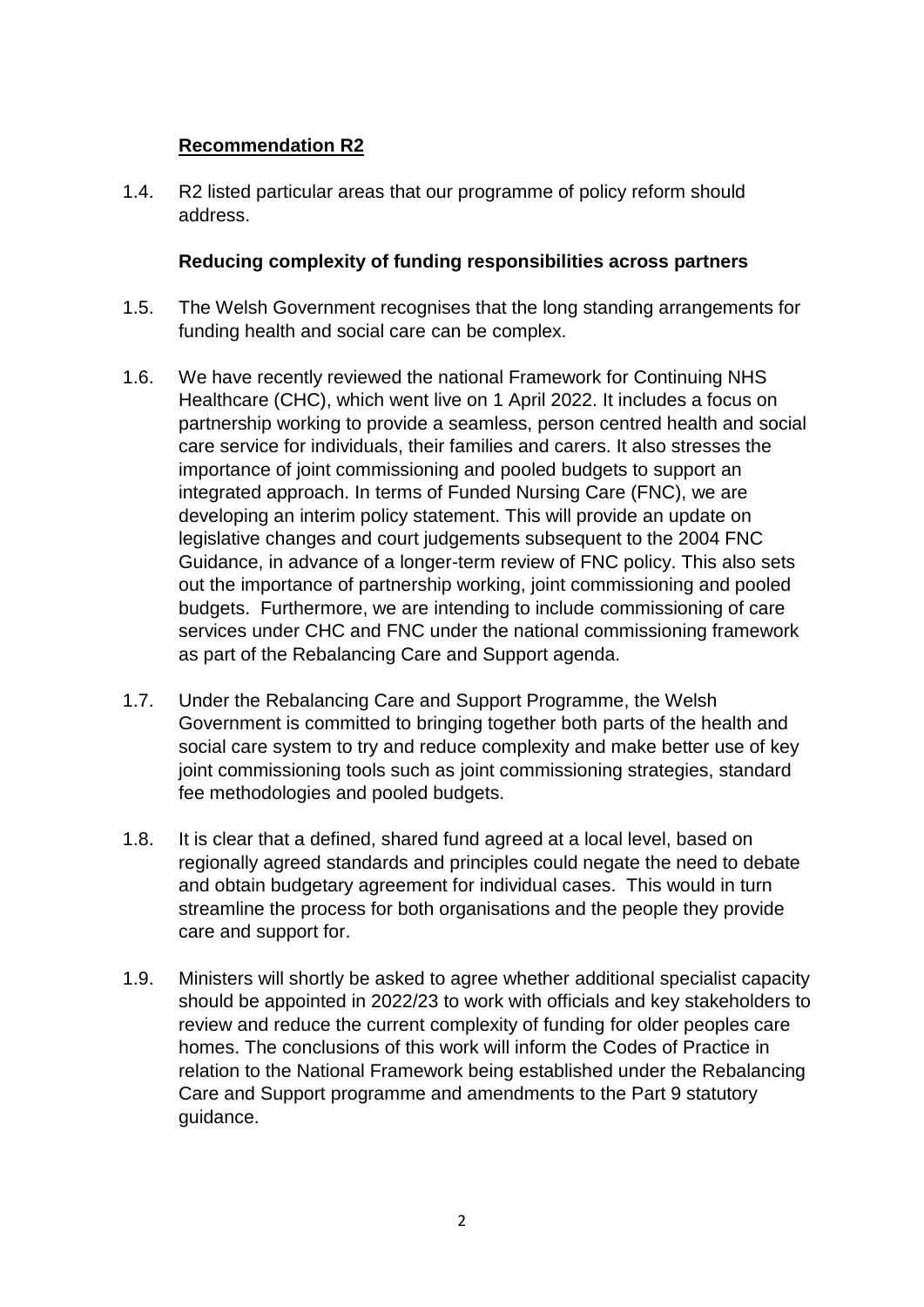## **Clearly describing and communicating how pooled funds are expected to operate across health and social care partners**

- 1.10. Our expectations about pooled funding arrangements were set out in the regulations and statutory guidance on partnership arrangements under Part 9 of the 2014 Act. Although the current regulations focus on the development of regional pooled funds for older people's residential care, the statutory codes of practice were amended in 2019 to encourage RPBs to consider pooling of funds and joint commissioning in other service areas. We have always been clear that pooled funding is one part of effective joint commissioning and the delivery of services, rather than being an end in itself, and we acknowledge that the current arrangements needs strengthening.
- 1.11. In response to initial requests for further clarity and technical support around pooled funds, the Welsh Government funded and co-produced the Pooled Funding Toolkit, working with stakeholders through the Association of Directors of Social Services Wales to coproduce the content.
- 1.12. Further to this the Welsh Government undertook a review of pooled fund arrangements across Wales. Our research partners KMPG found some notable progress, but concluded that further work was needed to strengthen governance arrangements, undertake benefits analysis and realisation, and sharing of risk in relation to pooled funds.
- 1.13. Learning to date has indicated that despite the challenges with establishing regional pooled funds for older peoples care homes, pooled funds can and are being used in a variety of different service areas and at a range of different levels including national, regional, sub-regional local, cluster and even individual levels. Strengthening the use of pooled funds, allowing greater flexibility between regional and local arrangements, and widening their scope into service areas where they can have the greatest impact, will form part of the integrated service delivery work stream under our Rebalancing Care and Support Programme.

### **Measures to strengthen scrutiny arrangements and accountability of the Regional Partnership Boards**

- 1.14. The Governance and Scrutiny Task and Finish Group under the Rebalancing Care and Support Programme has been established to strengthen regional partnership arrangements by reviewing and addressing:
	- the role, responsibility, function and membership of RPBs
	- ensuring RPB business units are sufficiently resourced and fit for purpose
	- RPBs having own bank account or agreed host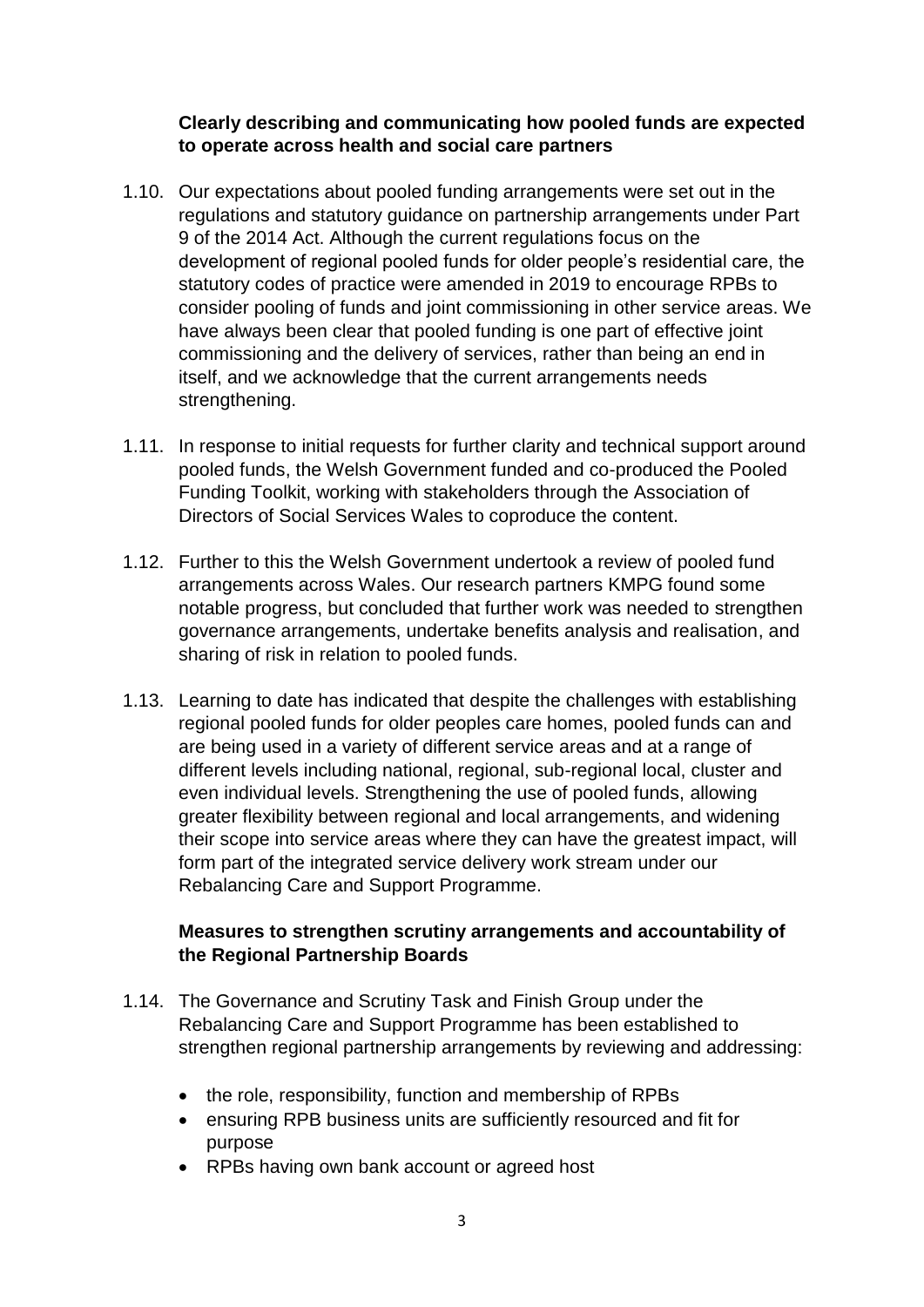- addressing the imbalance in accountability between statutory partners of the RPB
- formalising reporting arrangements to/from RPB to statutory partners
- establishing scrutiny arrangements for RPBs by statutory partners
- considering whether creating a social care corporate joint committee would aid RPB governance.
- 1.15. During 2022-23 key stakeholders will work with officials through the Task and Finish Group to consider the above areas and inform the necessary changes to the Part 9 guidance.

# **Developing a framework for outcome-based performance reporting, which links to policy ambition and the seven wellbeing goals for Wales**

- 1.16. Joint work across health and social care policy has been undertaken to develop a draft national Outcome Framework for Health and Social Care. This framework is an action within A Healthier Wales supporting and embracing the commitment to improved integrated working. The Framework has currently developed 15 draft population indicators jointly agreed between health and social care policy. Improvement against the proposed population indicators will demonstrate the overall aim of improved health and wellbeing for the people of Wales.
- 1.17. Over summer these indicators and the reasons why they have been selected will be discussed and shared wider with stakeholders. The aim of the wider stakeholder engagement is to gain greater ownership by all partners and to identify the key actions to improve each indicator.
- 1.18. To complement the work being undertaken in developing a National Health and Social Care Outcomes Framework, the newly launched Regional Integration Fund is co-producing with partners an outcomes framework and supplementary guidance to support the development and monitoring of the six national models of care promoted through the fund.
- 1.19. An Outcomes Framework and draft supplementary guidance for the Health and Social Care Regional Integration (RIF) are currently being finalised with RPBs and will be introduced to support monitoring and outcome-focused impact reporting from the outset. The guidance is based on the established Results Based Accountability methodology and includes a range of qualitative indicators and quantitative measures for each of the six new national Models of Care, and information sources to ensure RPBs and the Welsh Government will be able to measure progress to meet the outcomes of the RIF.
	- **2. Progress update on the Rebalancing Care and Support Programme**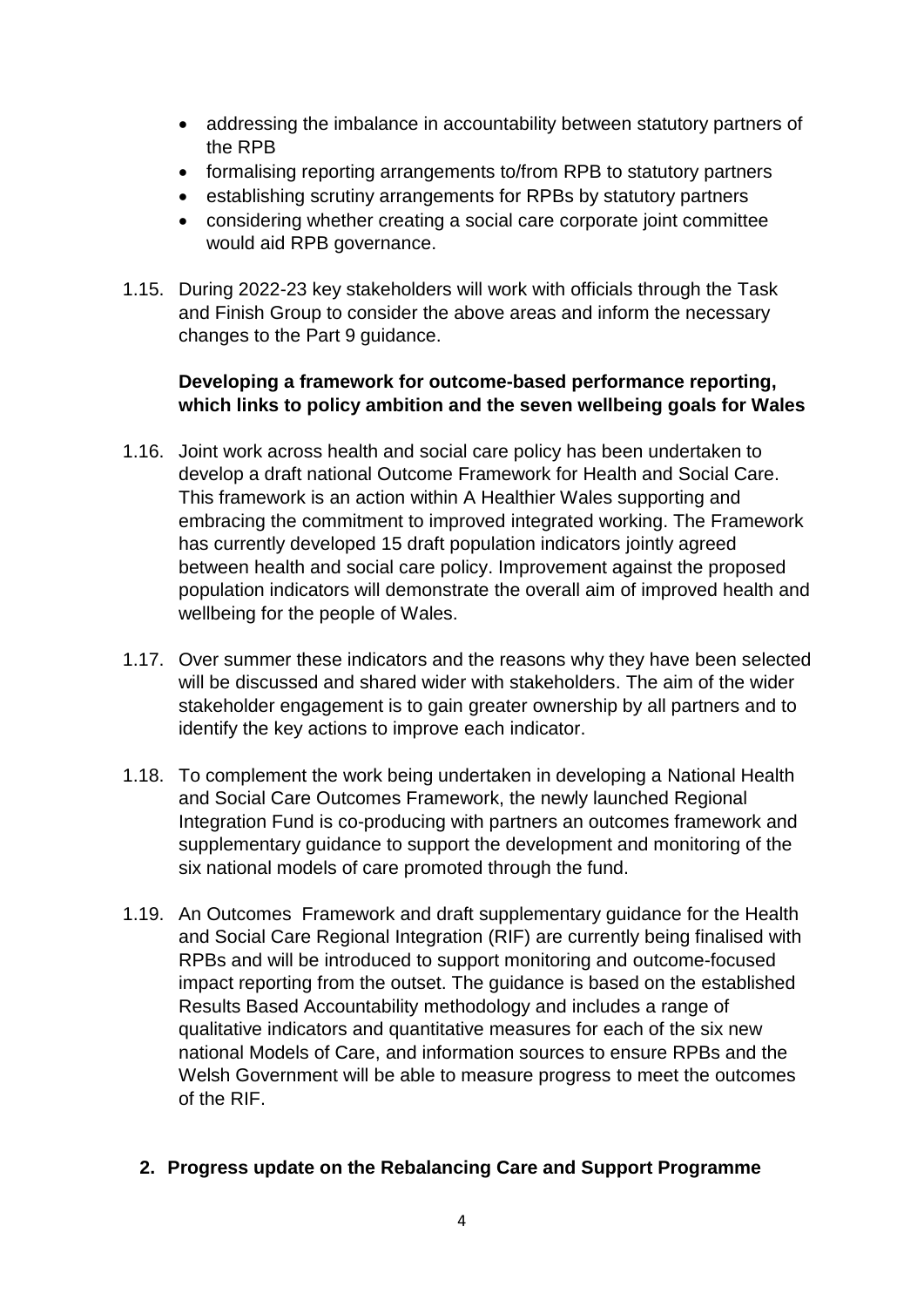- 2.1. The Rebalancing Programme was set up following consultation on the Rebalancing Care and Support [White Paper](https://gov.wales/sites/default/files/consultations/2021-01/consutation-document.pdf) (January 2021), which set out proposals to improve social care through strengthening partnership working and integration of services in line with the Social Services and Well-being (Wales) Act 2014. The [consultation responses](https://gov.wales/sites/default/files/consultations/2021-06/summary-of-responses_2.pdf) were published in June 2021. The Programme has also been shaped by the new [Programme for](https://gov.wales/programme-government)  [Government](https://gov.wales/programme-government) 2021-2026. On 29 October 2021, the Deputy Minister for Social Services published a written statement, 'Rebalancing Care and Support White Paper – Next Steps'.
- 2.2. The programme is now in its delivery phase, and is focused on the following three key areas:
	- developing a strategic National Framework for commissioned care and support, to set standards for commissioning practice, reduce complexity and to focus on quality and outcomes
	- the creation of a National Office to oversee the implementation of this framework
	- strengthening regional partnership arrangements so joint working delivers integrated services for local populations.

# **Developing a National Framework**

- 2.3. Work on developing a strategic National Framework has already commenced. A Technical Group was convened in January to advise the Welsh Government on the technical aspects of policy development in relation to the framework. This group will address the scope of services to be included in the framework, the commissioning cycle, standards for commissioning and service design, fee methodologies, contract / performance management, procurement frameworks, impact assessment, and implementation of the framework.
- 2.4. The Technical Group will be meeting for half a day, approximately every 4 weeks. The first meeting, on 26 January, was a scene-setting meeting. The second, on 30 March, focused on commissioning. It is expected to conclude its work in the autumn.
- 2.5. A final report of recommendations for policy development will be produced by the Technical Group and presented to the Deputy Minister for Social Services and the Minister for Health and Social Services. This report will inform the development of a new Code of Practice. The National Framework will be published for consultation in 2023, set out in the Code of Practice.

# **Strengthening regional partnership arrangements**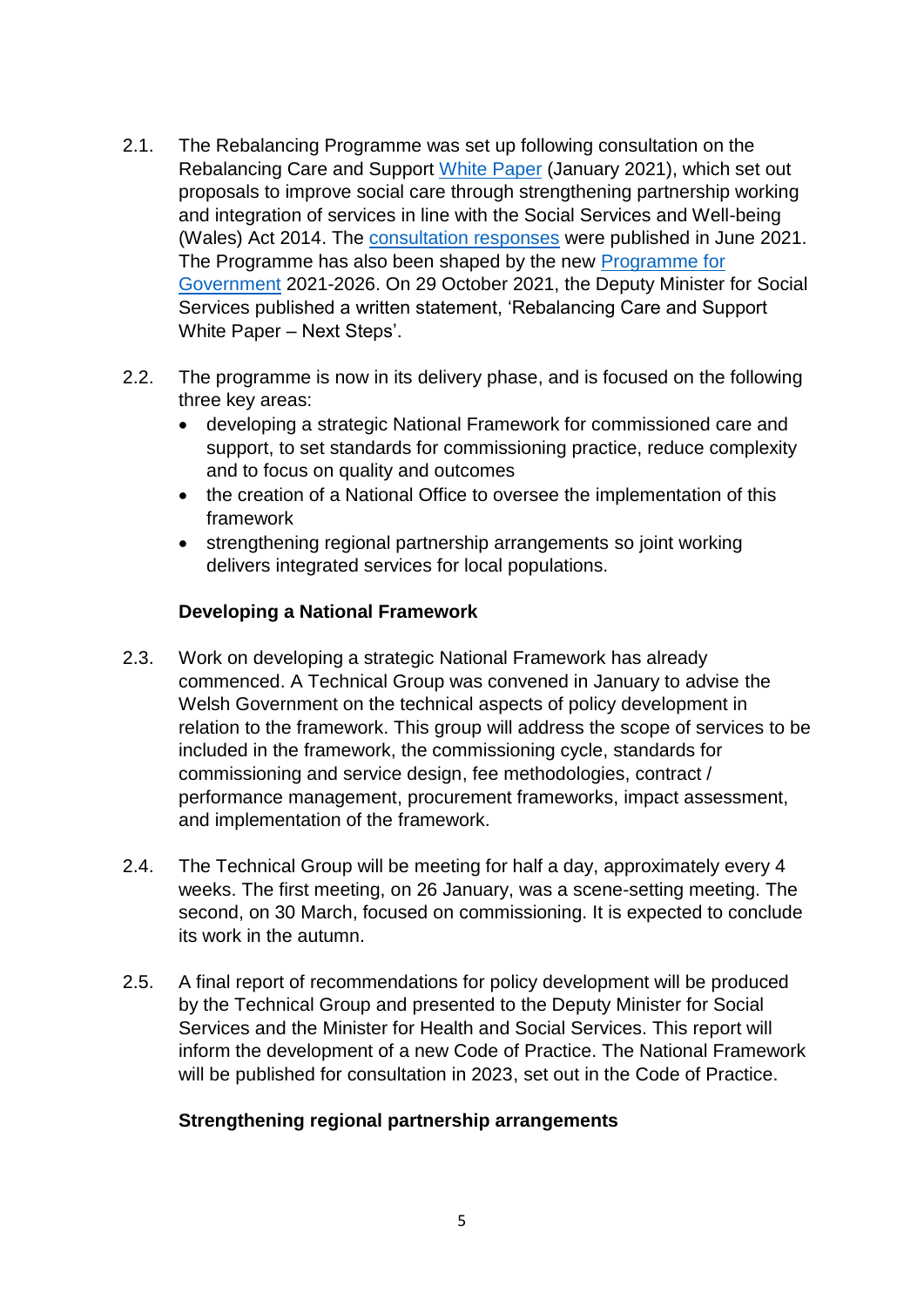2.6. The strengthening of regional partnership arrangements is being addressed through five areas: Rebalancing the Social Care Market, Integrated Service Delivery, Engagement and Voice, Planning and Performance, Governance and Scrutiny. This regional programme was launched in February by the Chief Social Care Officer for Wales, with an online event engaging a wide range of stakeholders. Task and Finish Groups are being set up to oversee delivery of each of these workstreams. Most will begin work in May.

# **Rebalancing the Social Care Market**

- 2.7. The Rebalancing the Social Care Market Group aims to strengthen the social care sector by creating a more stable and sustainable market for regulated services providing care and support in Wales. The main objectives of market rebalancing are:
	- to rebalance the provision of social care by increasing local authority and third sector provision and reducing an over-reliance on the private sector in certain aspects of social care provision
	- to develop an approach to market stability and market oversight which promotes sustainability and responds to the changing needs of local populations
	- to build commissioning capacity and capability at national, regional and local levels.
- 2.8. In particular, this group will be expected to review RPBs' market stability reports (due on 1 June) and identify key messages for a national overview report, oversee progress with developing the regional Social Value Forums, contribute to the development of a new market oversight framework, oversee work to build regional commissioning capacity and delivery, and advise and make recommendations about rebalancing regulated services at regional and local level. It will meet for the first time on 26 April.

# **Integrated Service Delivery**

- 2.9. The purpose of the Integrated Service Delivery Group is to continue the progress made in realising the Welsh Government's ambition for delivering preventative, integrated health and social care in Wales. This will ensure seamless services are available for the people who need care and support, and for their unpaid carers. This will involve:
	- the development of a seamless, integrated health and social care system blueprint and route map for Wales
	- a review and strengthening of RPBs within an integrated system
	- clarifying and strengthening arrangements for pooled funds and joint commissioning of integrated services, taking on board the recommendations from the 2021 Audit Wales report.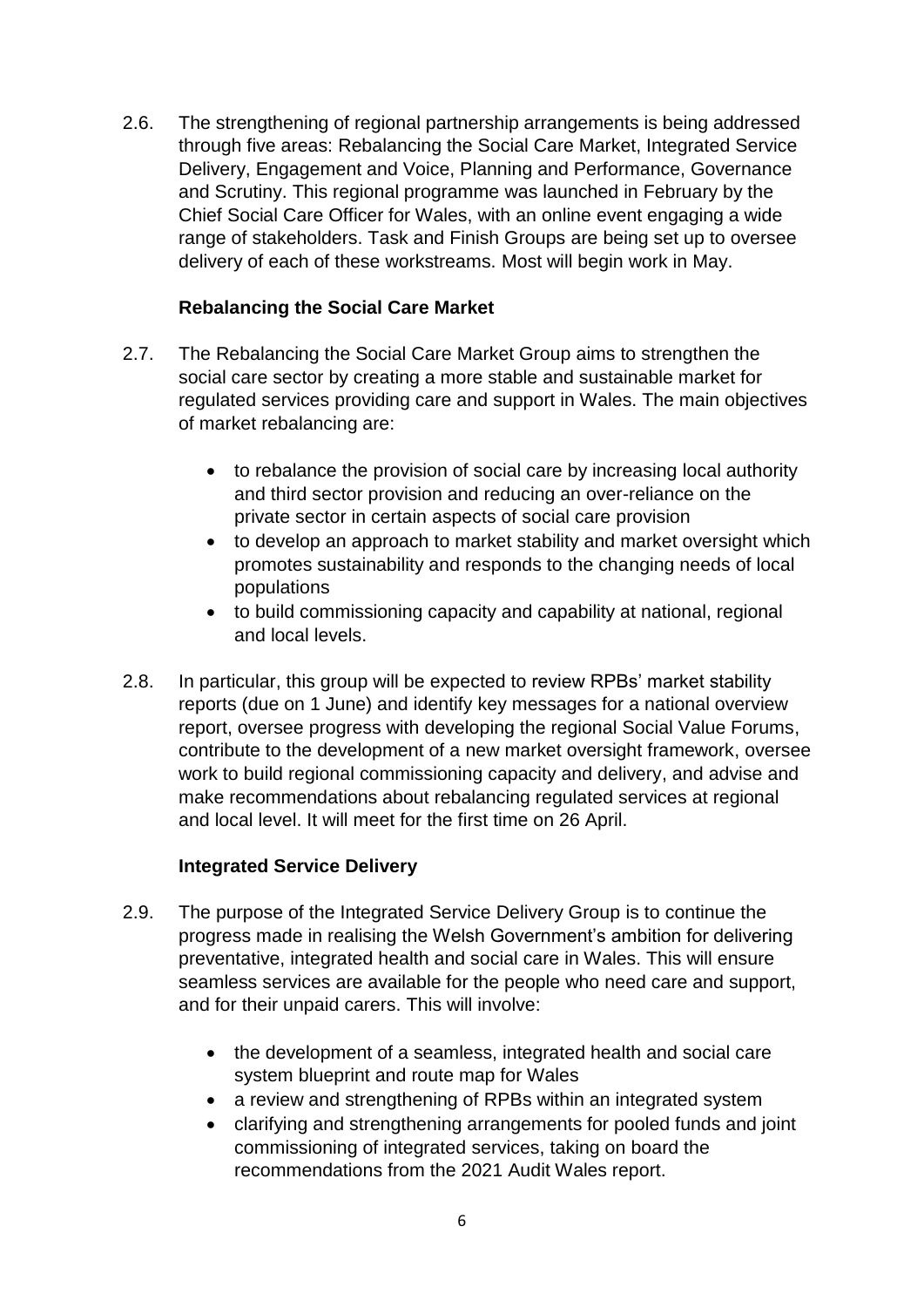## **Engagement and Voice**

2.10. The work of the Engagement and Voice Group has already begun, and will be delivered in two phases. Phase 1, which is about to complete its work, has focused on the role of service user, unpaid carer, third sector and provider representatives on RPB boards. This follows concerns, raised particularly by service user and carer representatives, that these roles were not clearly defined, and that these board members were not properly supported or enabled to play a full part in board discussions. The group has produced a draft Charter, guidance for RPB Chairs, and common role descriptions, which we expect all RPBs will adopt. The Group will be reconstituted for Phase 2, which will begin in May and will develop and oversee delivery of a wider programme of work to strengthen engagement and voice mechanisms within RPBs. This includes strengthening engagement with citizens (service users and unpaid carers), the third sector and community groups, and (where appropriate) care and support providers. The Group will also consider how best to embed co-productive practice across all aspects of the work of RPBs, and the relationship between RPBs and the new Citizen Voice Body.

#### **Planning and Performance**

2.11. The objectives of the Planning and Performance Group are to strengthen regional partnership arrangements in relation to performance and planning. This group will address specific accountabilities, functions, and strategic programmes, including population needs assessments, the RPB selfassessment tool, performance reporting arrangements, and work towards developing one integrated RPB planning framework for services that is aligned to broader health and social care planning arrangements.

#### **Governance and Scrutiny**

- 2.12. To deliver strengthened regional partnership arrangements, the Governance and Scrutiny Group will address the role, responsibility, function, and membership of RPBs (including the structure of RPB business units and bank account arrangements), as well as the accountability and reporting arrangements between statutory partners and the RPBs.
- 2.13. The work of these five Task and Finish Groups will contribute to a revision of the Part 9 Statutory Guidance on Partnership Arrangements, which will be consulted upon at the same time as the new Code of Practice on the National Framework for Care and Support.
- 2.14. We remain committed to engagement and co-production with the sector and citizens. Key partners will be members of the Technical and Task and Finish